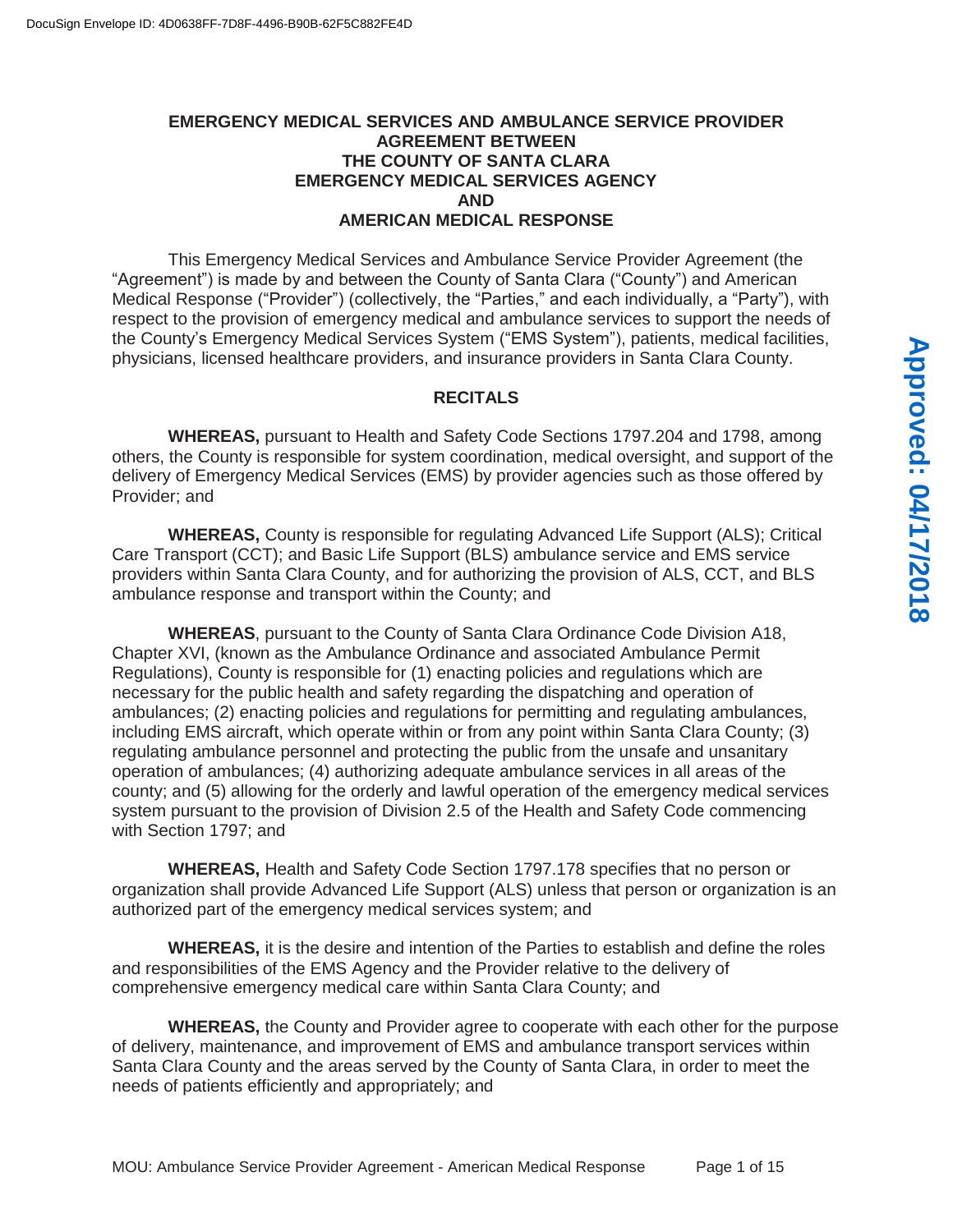**WHEREAS,** this Agreement will serve as a written agreement as required under Health and Safety Code Section 1797.204 and 1797.218 between County and Provider, for the purpose of developing and maintaining the working relationship between the Parties; and

**WHEREAS**, this Agreement in accordance with the intentions of the Parties, will serve as a written agreement as required under Title 22, California Code of Regulations, Section 100168(b)(4), between the County and the Provider, for the purpose of developing and maintaining the working relationship between the Parties; and

 **WHEREAS,** the County, by this Agreement, allows Provider to provide interfacility ambulance transportation within the Santa Clara County Emergency Medical Services System; and

**NOW, THEREFORE**, the Parties agree as follows:

# **SECTION I: DEFINITIONS**

- A. "Interfacility ambulance transportation" shall mean medical care services that are (1) scheduled; (2) ordered in writing by a sending physician or prescribing health care practitioner; and (3) provided to a patient whom a receiving physician has agreed to accept prior to the start of transport.
- B. The definitions included in California Code of Regulations, Title 22, Division 9, Chapters 1-9; and the California Health and Safety Code, Division 2.5, Chapters 2-11 shall apply to this Agreement unless the Agreement indicates otherwise.

# **SECTION II: TERM**

A. Term of Agreement. This Agreement shall be effective as of 12:00 a.m. May 1, 2018 and shall be in force and effect until 11:59 p.m. June 30, 2019.

# **SECTION III: PROVIDER BREACH; TERMINATION**

- A. Material Breach. A material breach of this Agreement shall include, but not be limited to, the following:
	- (1) Failure of the Provider to operate in a manner which enables the County and/or the Provider to remain in compliance with federal, state, and local laws, rules, regulations, guidelines, and policies, including but not limited to requirements of the Santa Clara County Prehospital Care Manual and laws concerning confidentiality and disclosure of individuals' health information, narcotics control, and mandatory healthcare reporting.
	- (2) Falsification of information or data supplied by the Provider to the County's EMS Agency.
	- (3) Acceptance or payment by the Provider or Provider's employees of any bribe, kickback or consideration of any kind in exchange for any consideration whatsoever, when such consideration or action on the part of the Provider or Provider's employees could be reasonably construed as a violation of federal, state or local law.
	- (4) Failure to meet any of the provisions in this Agreement.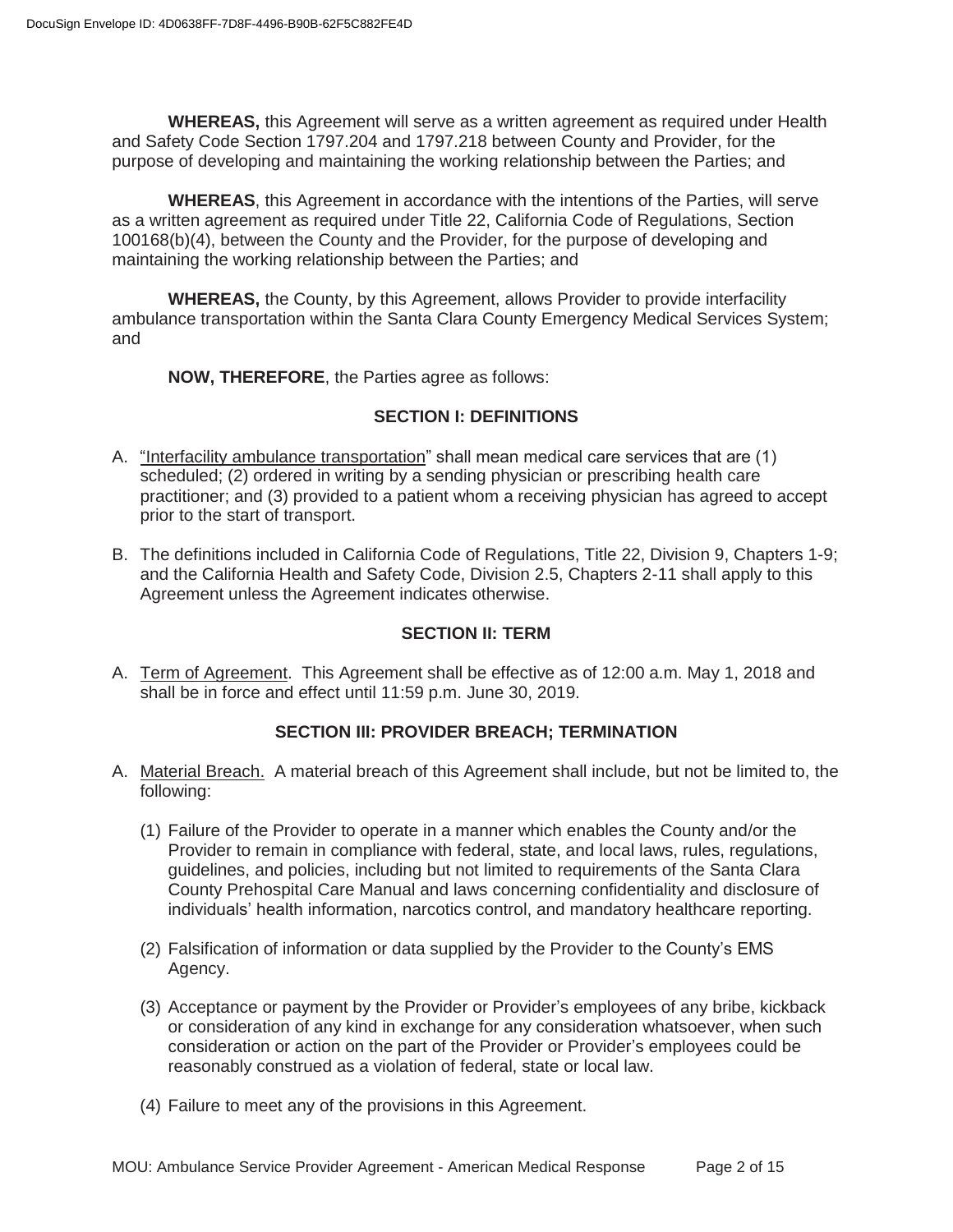- (5) Repeated failure of Provider to provide one or more reports and/or data generated in the course of operations, including, but not limited to, dispatch data, patient report data, response time data or financial data, within the time periods specified in this Agreement.
- (6) Failure of Provider to meet the EMS System's standard of care as established by the Medical Director, following reasonable notice and opportunity to address any such failure.
- (7) Any failure of performance, clinical or other, required by this Agreement and which is determined by the EMS Agency to constitute an endangerment to public health and safety.
- B. Declaration of Material Breach and County's Remedies. If Provider materially breaches this Agreement, the County shall have all rights and remedies available at law or in equity under this Agreement, including but not limited to the right to terminate this Agreement.
	- (1) In the event the County determines that Provider has materially breached this Agreement, the County shall provide notice of such breach to Provider. Provider shall have up to thirty (30) days from the date of the notice to either cure the breach or provide evidence that the breach does not exist. If County determines that Provider has failed to cure the breach or provide evidence that the breach does not exist within the thirty-day period, County may immediately terminate this Agreement.
	- (2) In the event the County determines that Provider's material breach of this Agreement endangers public health or safety, the County may, in its discretion, decide not to allow Provider to have a cure period and may immediately terminate this Agreement.
- C. Termination for Convenience. Either Party may terminate this Agreement at any time, by giving at least one hundred eighty (180) calendar days' prior written notice to the other Party. The Parties may also terminate this Agreement immediately by mutual agreement.

# **SECTION IV: REPRESENTATIONS AND WARRANTIES**

A. Provider Representations and Warranties. Provider represents and warrants that it, its employees, contractors, subcontractors or agents (collectively, for purposes of this paragraph only, "Provider") have not been convicted of a criminal offense related to health care and are not suspended, debarred, excluded, or ineligible for participation in Medicare, Medi-Cal or any other federal or state funded health care program, or from receiving Federal funds as listed in the List of Parties Excluded from Federal Procurement or Nonprocurement Programs issued by the Federal General Services Administration. Provider must within 30 calendar days advise the County if, during the term of this Agreement, Provider is convicted of a criminal offense related to health care or becomes suspended, debarred, excluded or ineligible for participation in Medicare, Medi-Cal or any other federal or state funded health care program, as defined by 42. U.S.C. 1320a-7b(f), or from receiving Federal funds as listed in the List of Parties Excluded from Federal Procurement or Nonprocurement Programs issued by the Federal General Services Administration. In addition to any other indemnification provision in this Agreement, Provider will indemnify, defend and hold the County harmless for any loss or damage arising out of, or in connection with, the conviction, suspension, debarment, exclusion or ineligibility of the Provider.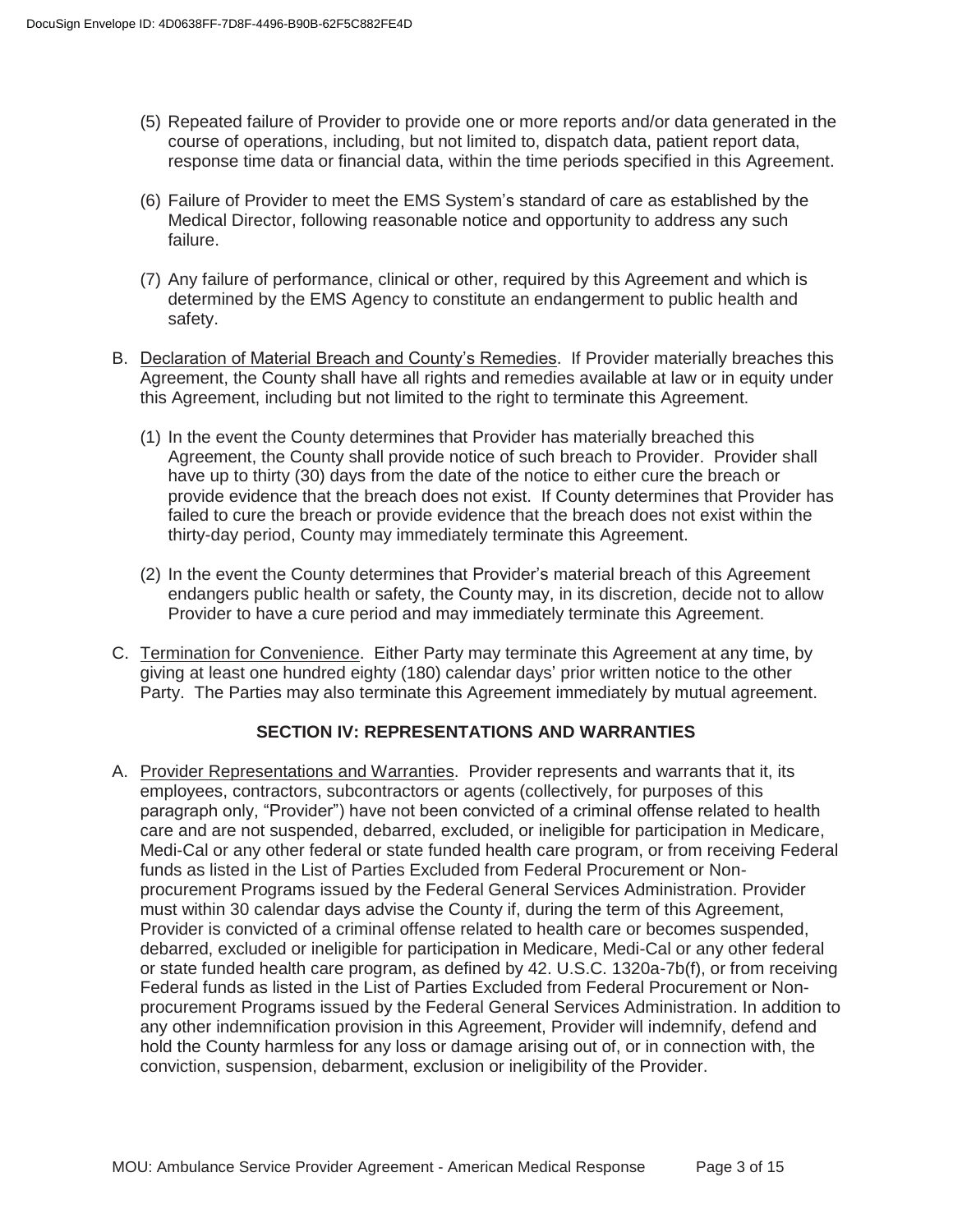# **SECTION V: SCOPE OF SERVICES**

- A. Authorization of Service. Provider, by this Agreement, is authorized to provide the following services:
	- (1) Basic Life Support Services for (a) interfacility ambulance transportation, (b) ambulance transportation needed immediately in the event of disaster, and (c) upon request by the EMS Agency, 7-digit or 911 calls for emergency ambulance transportation.
	- (2) Critical Care Transport-Nurse Services for (a) ambulance transportation needed immediately in the event of a disaster and (b) interfacility ambulance transportation.
	- (3) Basic Life Support Services and Advanced Life Support Services provided as part of non-911 event standby services; provided, however, that (a) Provider must immediately contact Santa Clara County Communications in the event that a patient requires transport or presents with an emergency condition and (b) Provider shall not transport such patient without the County's authorization.

Provider is not authorized to, and shall not, self-dispatch or respond to 7-digit or 911 emergency response calls except when expressly authorized by the County.

- B. Roles and Responsibilities of the EMS Agency. The County shall:
	- (1) Perform EMS Agency responsibilities in a spirit of cooperation and collaboration with the Provider;
	- (2) Establish and promulgate medical control policies and EMS System procedures consistent with Federal, State, and local laws, policies, and standards;
	- (3) In accordance with Health and Safety Code Division 2.5, administer and coordinate the EMS System;
	- (4) Engage in efforts at local, State, and federal levels related to the procurement of necessary funding for the purpose of maintaining the EMS System;
	- (5) Provide access to standardized EMS System policies and/or protocols as contained in the Santa Clara County Prehospital Care Policy Manual;
	- (6) In accordance with Title 22 and as approved by the EMS Agency, implement an EMS Quality Improvement Plan (EQIP) as a means of evaluating clinical EMS services provided;
	- (7) Manage the hospital radio system or equivalent and provide access to the County Emergency Medical Services Communication System, provided that the provider shall be responsible for the cost of equipment used by the provider, including but not limited to programming, maintenance, and replacement of such equipment;
	- (8) Assess compliance with policies and procedures of the EMS System by means of scheduled reviews, which may include site visits of Provider's program;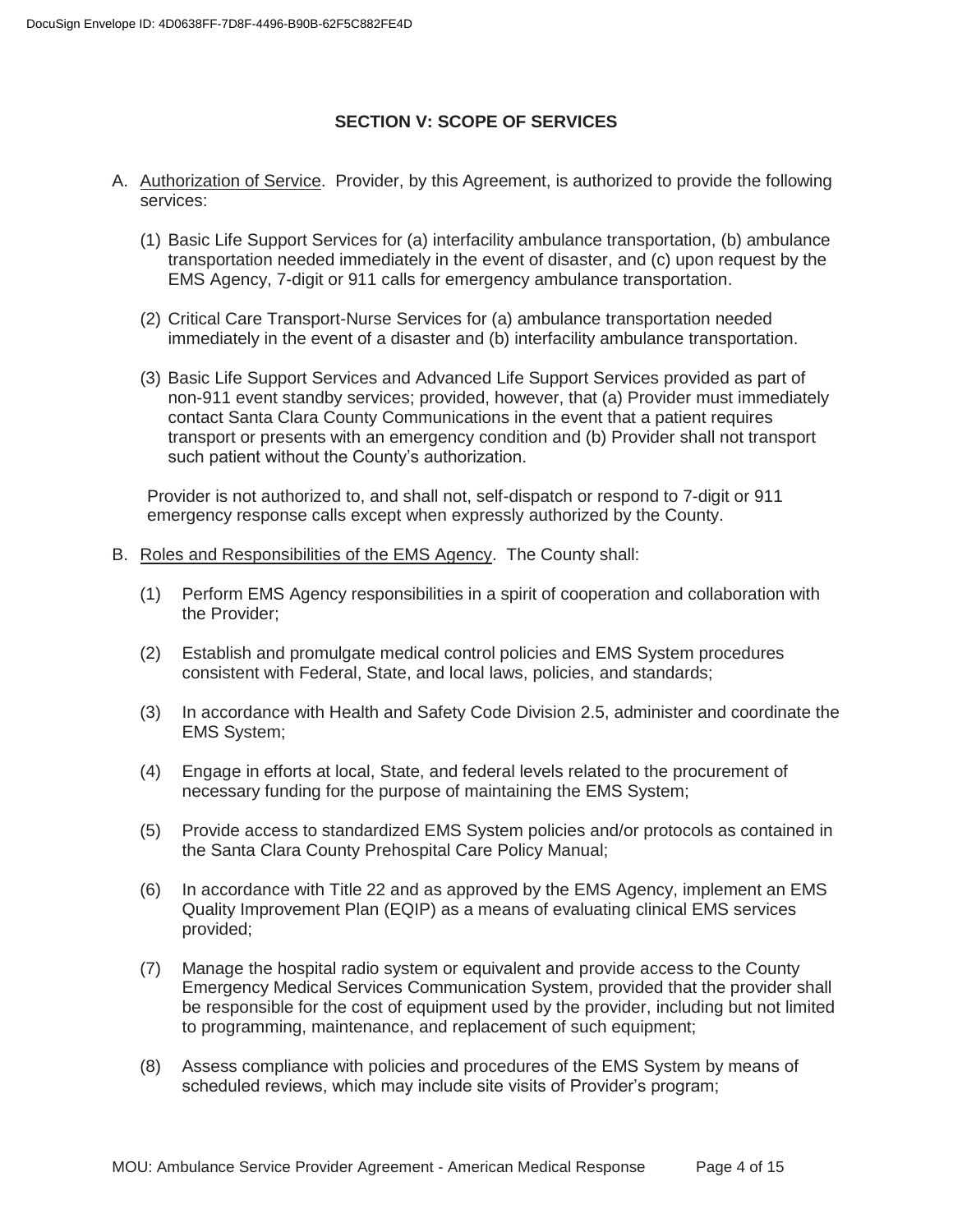- (9) Assess the Provider's EMS program by observing, on a first-hand basis, through field observations and/or attendance at the Provider offered training, exercises, orientation, or other programs;
- (10) Coordinate a comprehensive EMS data collection system, in consultation with various EMS System stakeholder committees and Provider, which includes required data elements, data analysis, report generation, and other details related to ensuring the quality of the EMS System;
- (11) In accordance with Health and Safety Code Section 1797.153, coordinate and authorize medical health mutual aid through the authority of the Medical Health Operational Area Coordinator (MHOAC);
- (12) The EMS Agency/County EMS Medical Director shall establish and provide medical control by means of the following:
	- (a) The EMS Agency/County EMS Medical Director shall develop and approve medical protocols specific to state scope of practice and other policies pertaining to base hospitals, paramedic and EMT personnel, EMS service providers, and the EMS Agency.
	- (b) Whenever possible, significant system-wide changes will be adopted on an annual basis to ensure there is sufficient time for advance planning and the training of all personnel. This may include clinical protocols and orders, master plans, etc.
	- (c) The EMS Agency/County EMS Medical Director shall consult with the Provider's Medical Advisor prior to developing written medical policies and procedures for the EMS System.
- (13) County shall provide or arrange for base hospital support for Provider's paramedics to the extent that County requires on-line medical control required by State Regulation. The cost of accessing this service is the responsibility of Provider.
- C. Roles and Responsibilities of Provider. Provider shall:
	- (1) Respond to requests for assistance during times of unexpected 911 emergency medical services surge and when administering authorized medical health mutual aid to other operational areas.
	- (2) Perform responsibilities of Provider in a spirit of cooperation and collaboration with the EMS Agency and the exclusive provider of advanced life support first response and emergency ambulance services in the County's Exclusive Operating Area.
	- (3) Implement and ensure adherence to the policies, guidelines and procedures of the EMS Agency as set forth in the Santa Clara County Prehospital Care Policy Manual and all other policies, procedures and guidelines related to emergency medical services providers.
	- (4) Comply with all applicable local, state, and federal laws, regulations, policies, procedures, and guidelines with respect to the provision of emergency medical services in Santa Clara County, including but not limited to the provisions of Chapter 5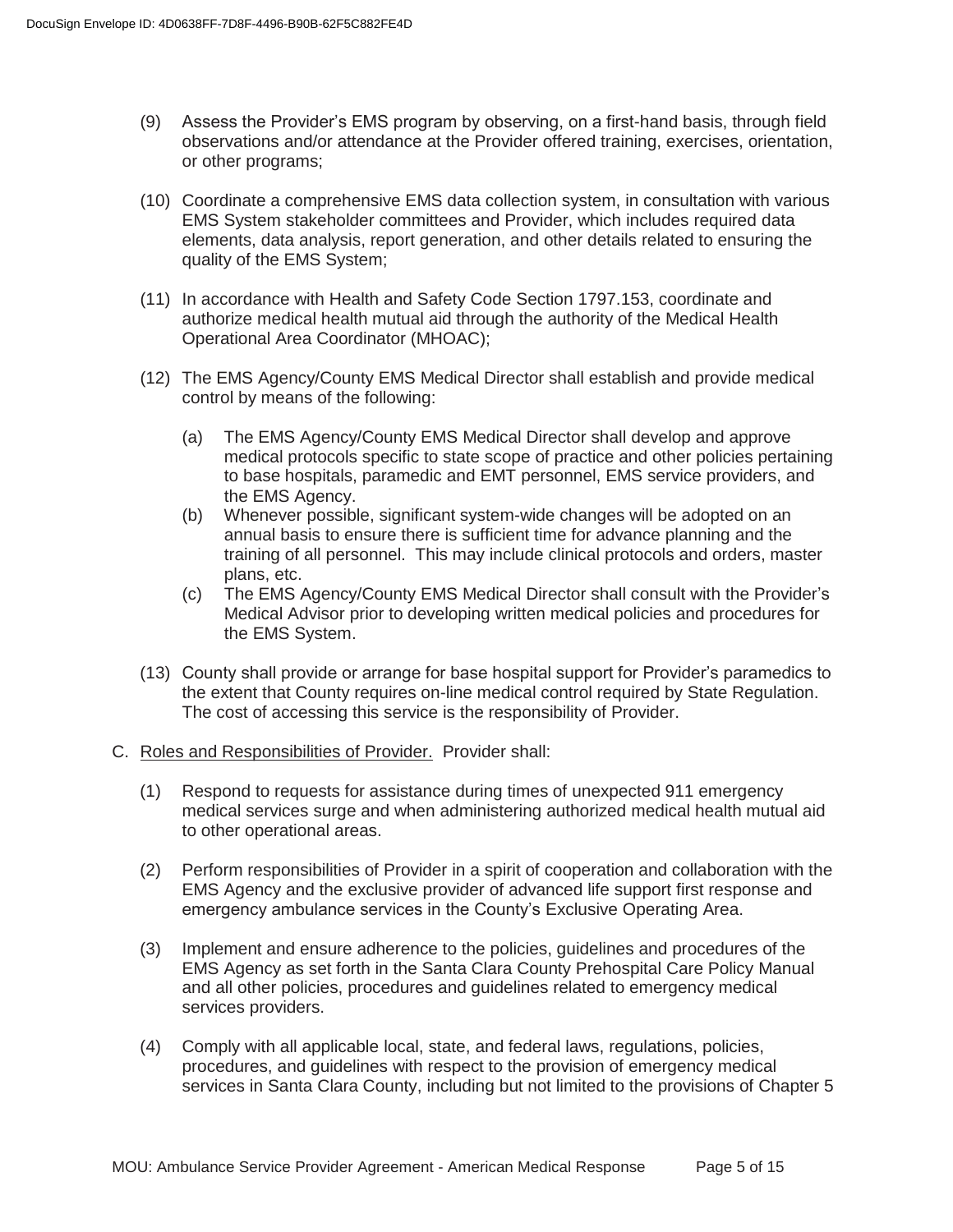of Division 2.5 of the Health and Safety Code (commencing with Section 1798) and all EMS System policies and procedures enacted by County.

- (5) Comply with all training requirements established by federal, state, and local laws, rules, regulations, policies and procedures.
- (6) Maintain a recruitment, hiring and retention system that ensures a quality workforce of clinical care employees who are certified, licensed and/or accredited throughout the term of this Agreement in accordance with the County's Prehospital Care Policy and Ordinance Code.
- (7) Maintain neat, clean, and professional appearance of all personnel, equipment, and facilities at all times.
- (8) Have a designated physician or equivalent licensed health care practitioner approved by the EMS Medical Director to address quality improvement EMS issues and needs. This position is not authorized to provide medical direction, but is to assist in clinical assurance and continuous quality management activities. If a non-physician is designated above, a physician shall be retained to authorize narcotic procurement and control as required by law.
- (9) Respond to routine County inquiries about service and/or complaints within five working days or, for matters of a critical nature, within sixty minutes of notification by County.
- (10) Immediately notify County of all incidents in which Provider's personnel fail to comply with applicable federal, state, and/or local laws, regulations, and policies.
- (11) Implement and maintain a detailed quality improvement program that has been approved by County. Provider shall actively participate in the QI program developed by County and attend EMS System stakeholder meetings organized by County.
- (12) Maintain and send electronically, in a format acceptable to County, any Prehospital Care Reports and/or key Performance Indicators developed through the EQIP process, including any required data elements.
- (13) Place into service and operate only those units authorized by the EMS Agency.
- (14) Adhere to Division A18, Chapter XVI, of the County's Ordinance Code (known as the Ambulance Ordinance) and any Ambulance Permit Regulations issued pursuant to the Ambulance Ordinance, when operating within the County of Santa Clara or when serving as a provider of services on behalf of the County of Santa Clara (i.e., authorized out-of-County mutual aid services).
- (15) Maintain, in accordance with applicable state law, licensing, certification, and accreditation of all ALS, BLS and CCT personnel.
- (16) Ensure that EMResouce (or other replacement system approved by the County) is online and available to dispatch center personnel at all times and/or available through a link to a computer aided dispatch system or transmitted from EMResource via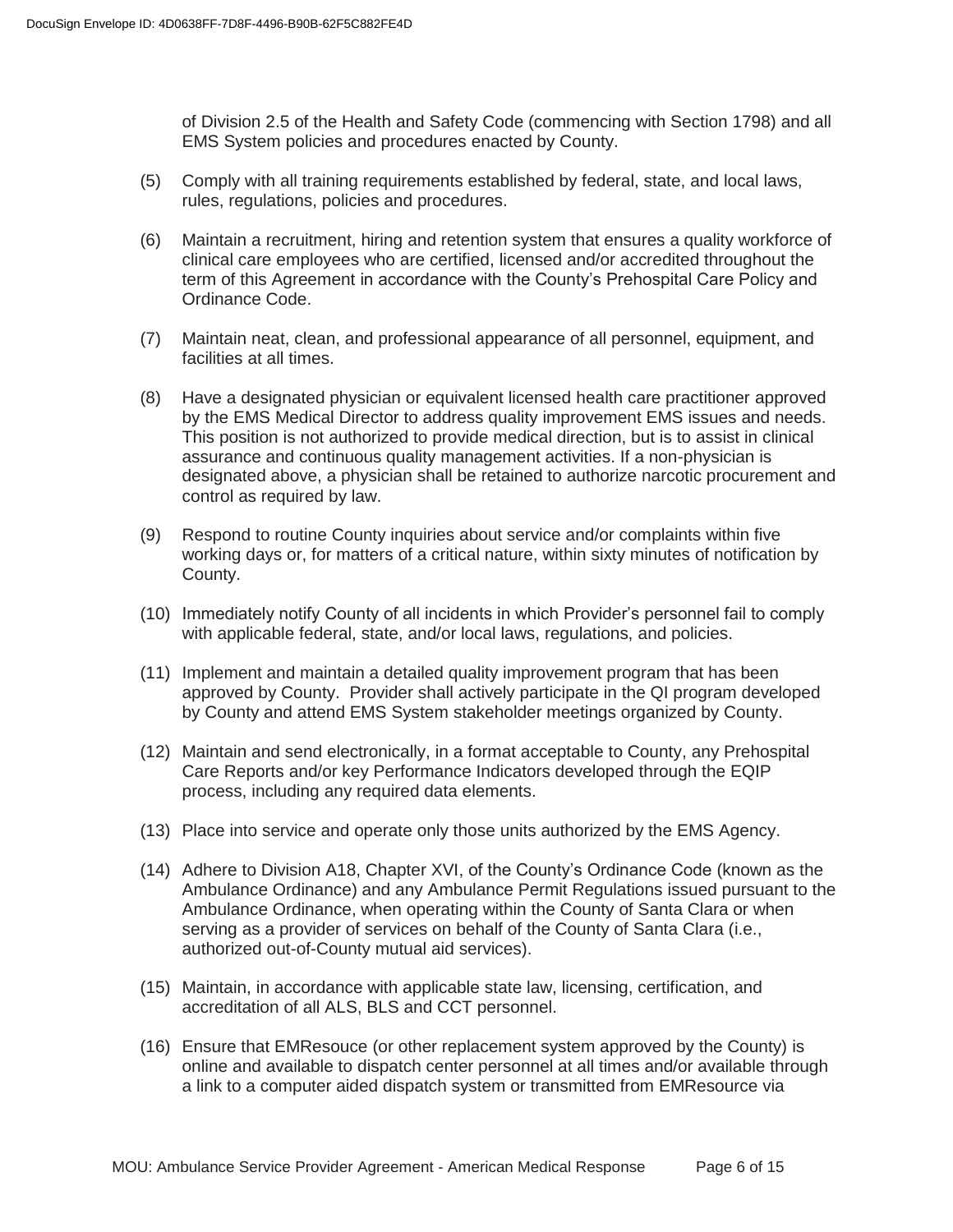electronic data transfer to field personnel as approved by the County at Provider's cost.

- (17) Actively participate in medical disaster and EMS surge planning and related drills, simulations, and exercises at least quarterly.
- (18) When requested by County, respond to the best of Provider's ability and to the extent necessary and appropriate to any disaster, EMS surge event, proclaimed or not, or other event within the County of Santa Clara.
- (19) Respond to a call for service using emergency lights and siren only when (1) requested by County, (2) use of lights and siren is prescribed in writing by a physician (as evidenced in physician's transfer order) or other authorized prescribing health care practitioner when a patient is in need of transfer from one facility to a higher level of care, or (3) indicated by County policy or procedure.
- (20) Send required patient care data in near real-time (within minutes) after transfer of care. The required data must be sent to the County Data Hub so the server may integrate data from first responders and transport personnel. Provider shall reference Santa Clara County Prehospital Care Policy for system requirements.
- (21) Obtain EMS Agency approval for the branding of all ambulances and vehicles covered under the County Ordinance Code prior to placing such vehicles into service. Ambulances must be free from advertising and marked to facilitate ambulance use in the 911 system during times of emergency, EMS System surge, or disaster.

# **SECTION VI: INDEMNIFICATION AND INSURANCE**

A. Indemnification and Insurance. Provider shall comply with the indemnification and insurance requirements attached as Exhibit A (Indemnification and Insurance Requirements).

# **SECTION VII: COMPLIANCE WITH STATE STANDARDS AND COUNTY EOA**

- A. Compliance with State Standards. In addition to and notwithstanding the foregoing, the Parties agree to comply with the California Health & Safety Code, including, but not limited to, sections 1797.201; 1797.204; 1797.206; 1797.218; 1797.220; 1797.224, as they now exist or as they may be amended from time to time.
- B. Compliance with County EOA. The County may revise this Agreement from time to time and immediately if the County's exclusive agreement for advanced life support first response and emergency ambulance services in the County's Exclusive Operating Area is modified or terminated.

# **SECTION VIII: MISCELLANEOUS PROVISIONS**

A. Entire Agreement. This document represents the entire agreement between the Parties. All prior negotiations and written and/or oral agreements between the Parties with respect to the subject matter of the agreement are merged into this Agreement.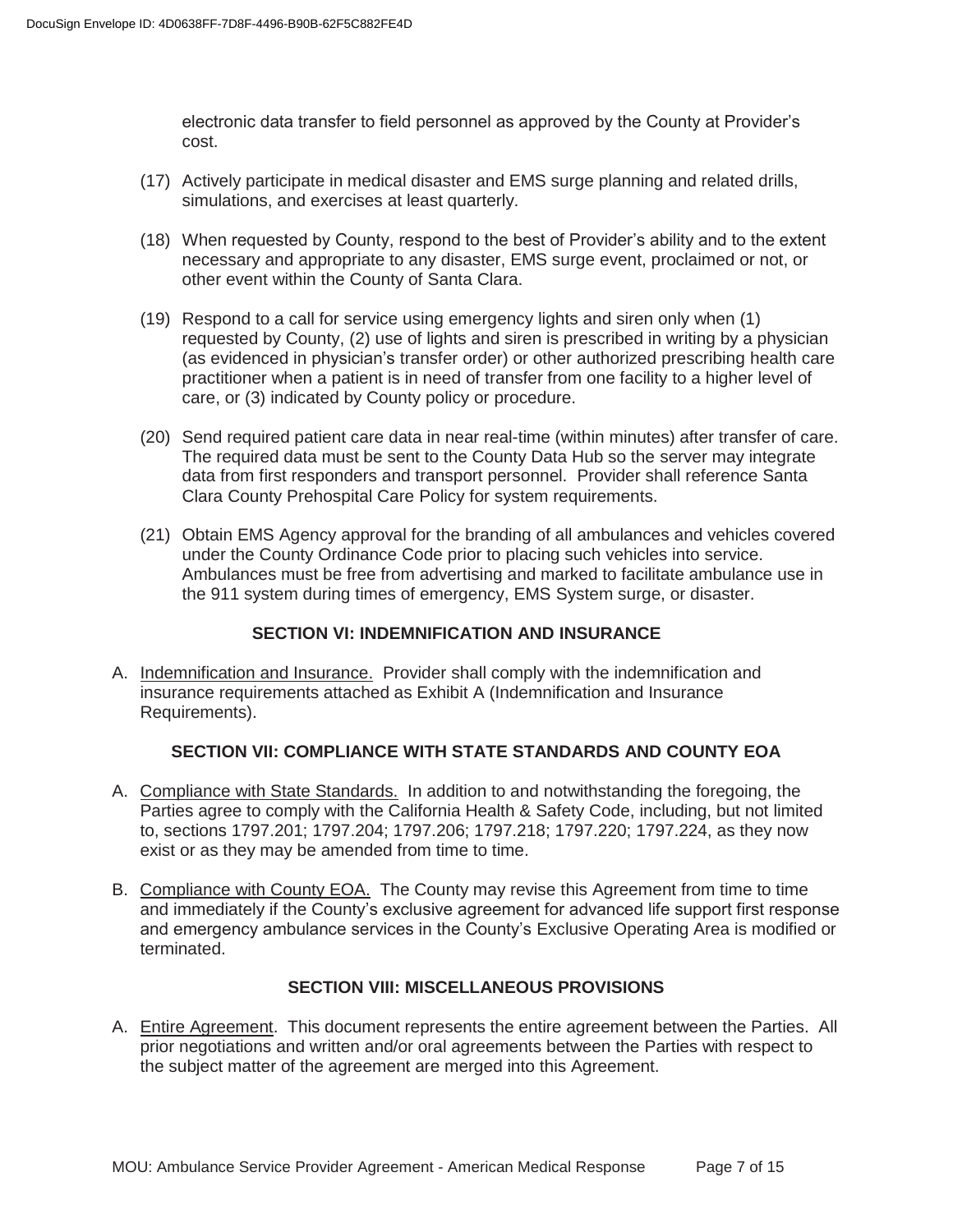- B. Amendments. This Agreement may only be amended by a written instrument signed by the Parties.
- C. Governing Law, Venue. This Agreement has been executed and delivered in, and shall be construed and enforced in accordance with, the laws of the State of California. Proper venue for legal action regarding this Agreement shall be in the County of Santa Clara.
- D. Waiver. No delay or failure to require performance of any provision of this Agreement shall constitute a waiver of that provision as to that or any other instance. Any waiver granted by a Party must be in writing and shall apply to the specific instance expressly stated.
- E. Notices. Any notice required to be given by either Party, or which either Party may wish to give, shall be in writing and served either by personal delivery or sent by certified or registered mail, postage prepaid, addressed as follows. Notice shall be deemed effective on the date personally delivered or, if mailed, three (3) days after deposit in the mail. Either Party may designate a different person and/or address for the receipt of notices by sending written notice to the other Party.

Notices to County shall be addressed as follows:

 911 Provider Agreement Manager County of Santa Clara Emergency Medical Services Agency 700 Empey Way San Jose, California 95128

Notices to Provider shall be addressed as follows:

 Lauri McFadden, Director American Medical Response 13992 Catalina Street San Leandro, CA 94577

- F. Assignment and Delegation
	- (1) Provider shall not assign its rights nor delegate its duties under this Agreement, whether in whole or in part, without the prior written consent of County, and any attempted assignment or delegation without such consent shall be null and void. For purposes of this sub-paragraph, County consent shall require a written amendment to the Agreement, which is formally approved and executed by the Parties.
	- (2) Any assumption, assignment, delegation, or takeover of any of the Provider's duties, responsibilities, obligations, or performance of same by any entity other than the Provider, whether through assignment, subcontract, delegation, merger, buyout, or any other mechanism, with or without consideration, for any reason whatsoever without County's express prior written approval, shall be a material breach of this Agreement which may result in the termination of this Contract. In the event of such termination, County shall be entitled to pursue the same remedies against the new service provider as it could pursue in the event of default by Provider.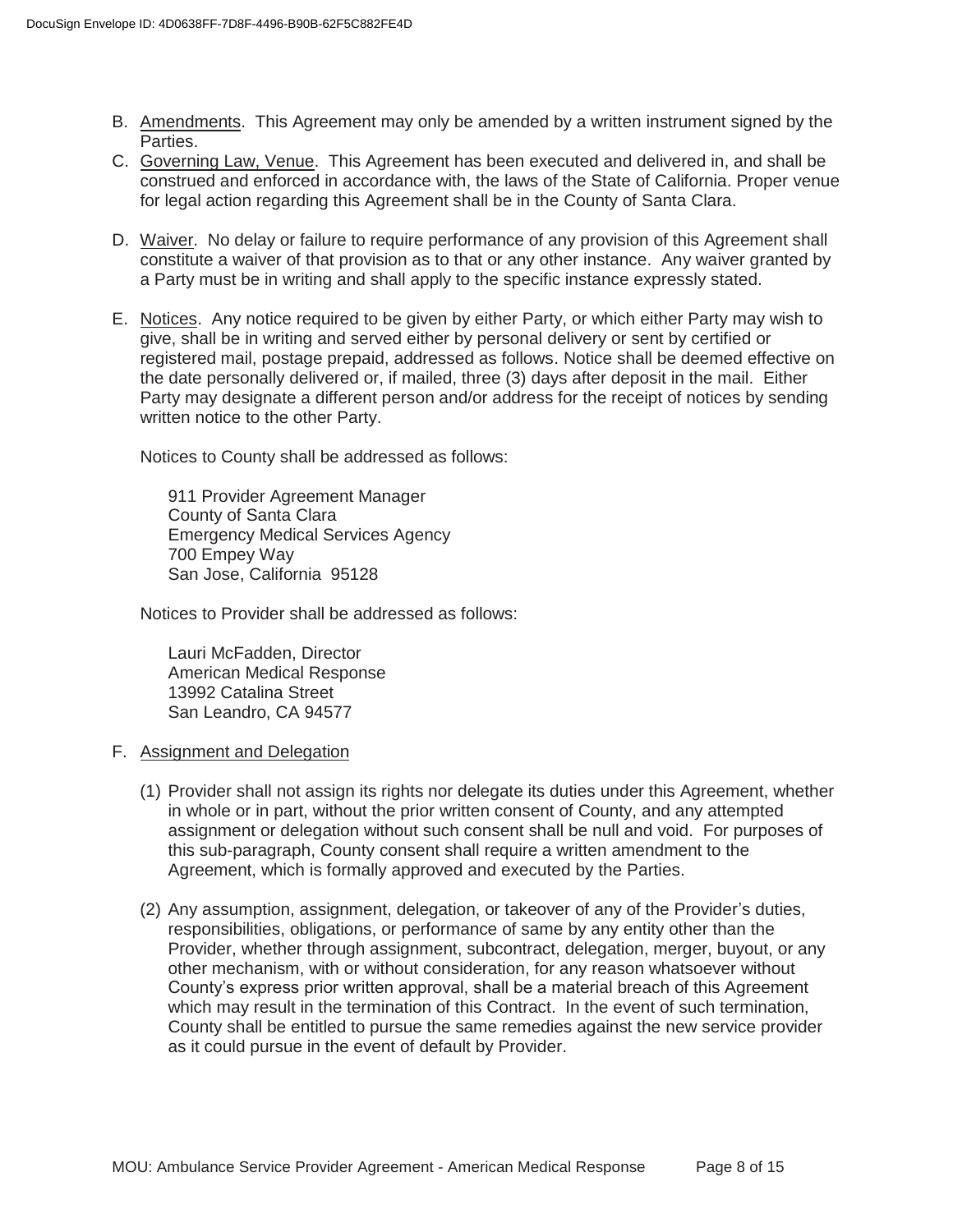### G. Dispute Resolution

- (1) The Provider shall name specific individuals within the Provider's agency, upon execution of this Agreement, who are authorized to assist the EMS Agency with dispute resolution under this Agreement.
- (2) The Provider shall respond to written requests of the EMS Agency for information regarding any perceived dispute within five (5) business days, unless otherwise mutually agreed, following receipt of such request.
- (3) The Provider is encouraged to resolve normal day-to-day operational concerns directly with involved Parties (other EMS System providers, hospitals, etc.). If a dispute is not resolved at this level, the Provider may refer it to the EMS Agency Contract Manager for further review and action.
- (4) Disputes perceived by the Provider to have a system-wide impact should be referred directly to the EMS Agency.
- H. No Third Party Rights. No provision in this Agreement shall be construed to confer any rights to any person or entity other than the Parties.
- I. Partial Invalidity. If for any reason, any provision of this Agreement is held invalid, the remaining provisions shall remain in full force and effect.
- J. County No-Smoking Policy. Provider and its employees, agents and subcontractors, shall comply with the County's No-Smoking Policy, as set forth in the Board of Supervisors Policy Manual section 3.47 (as amended from time to time), which prohibits smoking: (1) at the Santa Clara Valley Medical Center Campus and all County-owned and operated health facilities, (2) within 30 feet surrounding County-owned buildings and leased buildings where the County is the sole occupant, and (3) in all County vehicles.
- K. Budget Contingency. This Agreement is contingent upon the appropriation of sufficient funding by the County for the services covered by this Agreement. If funding is reduced or deleted by the County for the services covered by this Agreement, the County has the option to either terminate this Agreement with no liability occurring to the County or to offer an amendment to this Agreement indicating the reduced amount.
- L. Nondiscrimination. Parties shall comply with all applicable Federal, State, and local laws and regulations. Such laws include but are not limited to the following: Title VII of the Civil Rights Act of 1964 as amended; Americans with Disabilities Act of 1990; The Rehabilitation Act of 1973 (Sections 503 and 504); California Fair Employment and Housing Act (Government Code sections 12900 et seq.); and California Labor Code sections 1101 and 1102. Parties shall not discriminate against any subcontractor, employee, or applicant for employment because of age, race, color, national origin, ancestry, religion, sex/gender, sexual orientation, mental disability, physical disability, medical condition, political beliefs, organizational affiliations, or marital status in the recruitment, selection for training including apprenticeship, hiring, employment, utilization, promotion, layoff, rates of pay or other forms of compensation. Nor shall the Parties discriminate in the provision of services provided under this contract because of age, race, color, national origin, ancestry, religion, sex/gender, sexual orientation, mental disability, physical disability, medical condition, political beliefs, organizational affiliations, or marital status.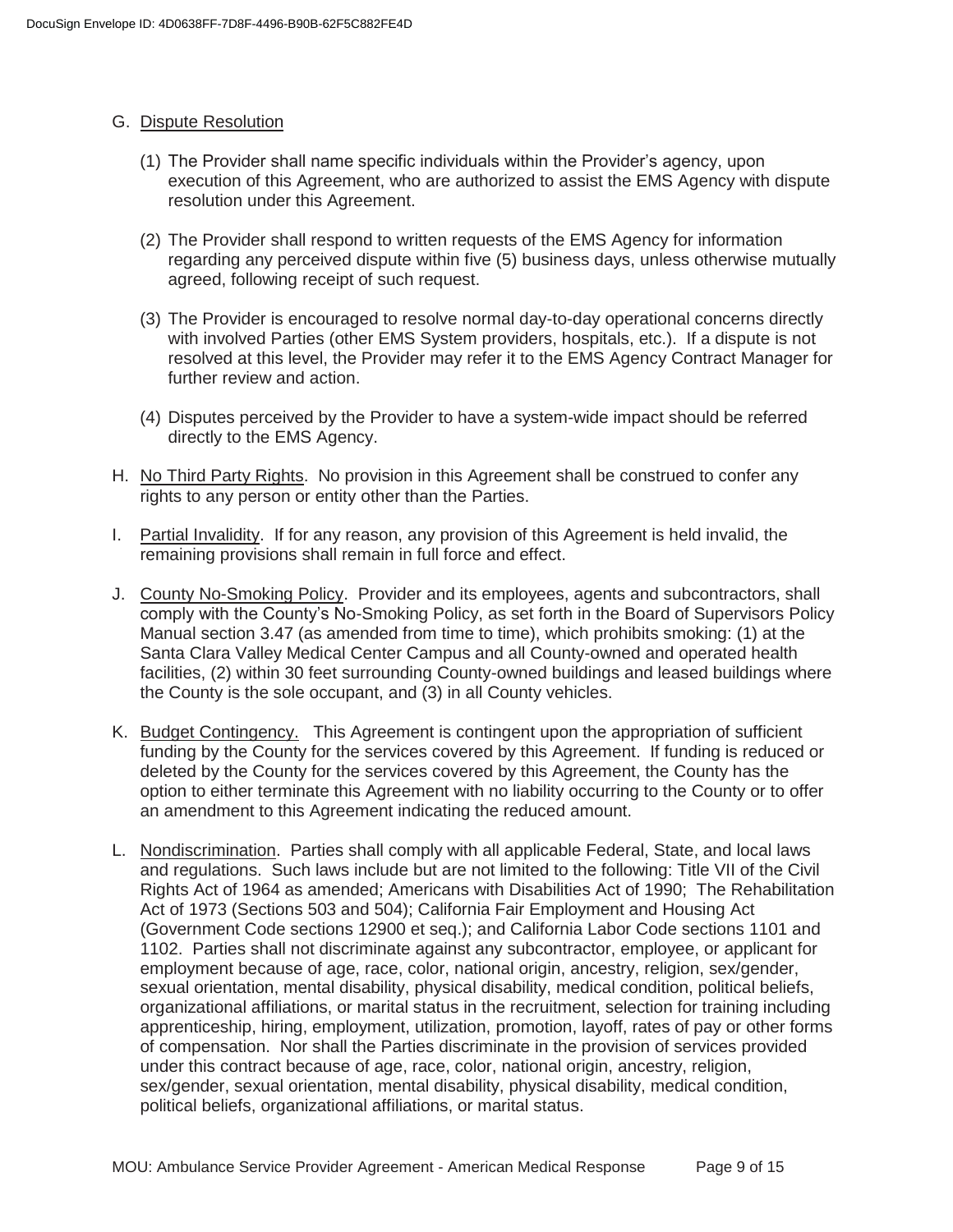- M. Relationship of Parties. None of the provisions of this Agreement are intended to create, nor shall be deemed or construed to create, any relationship between the Parties other than that of independent parties contracting with each other for purpose of effecting the provisions of this Agreement. The Parties are not, and will not be construed to be in a relationship of joint venture, partnership or employer-employee. Neither Party has the authority to make any statements, representations or commitments of any kind on behalf of the other Party, or to use the name of the other Party in any publications or advertisements, except with the written consent of the other Party or as is explicitly provided herein. Each Party will be solely responsible for the acts and omissions of its officers, agents, employees, contractors, and subcontractors, if any.
- N. Contract Execution. Unless otherwise prohibited by law or County policy, the Parties agree that an electronic copy of a signed contract, or an electronically signed contract, has the same force and legal effect as a contract executed with an original ink signature. The term "electronic copy of a signed contract" refers to a transmission by facsimile, electronic mail, or other electronic means of a copy of an original signed contract in a portable document format. The term "electronically signed contract" means a contract that is executed by applying an electronic signature using technology approved by the County. If Provider provides an electronic copy of a signed contract to the County, Provider shall provide the original signed contract to the County within 10 days of providing the electronic copy to the County in order to enforce its rights under the contract.
- O. Counterparts. This Agreement may be executed in one or more counterparts, each of which shall be deemed to be an original, but all of which together shall constitute one and the same instrument.
	- / / / / / / / / / / / / / / / / / / / / / / / /

/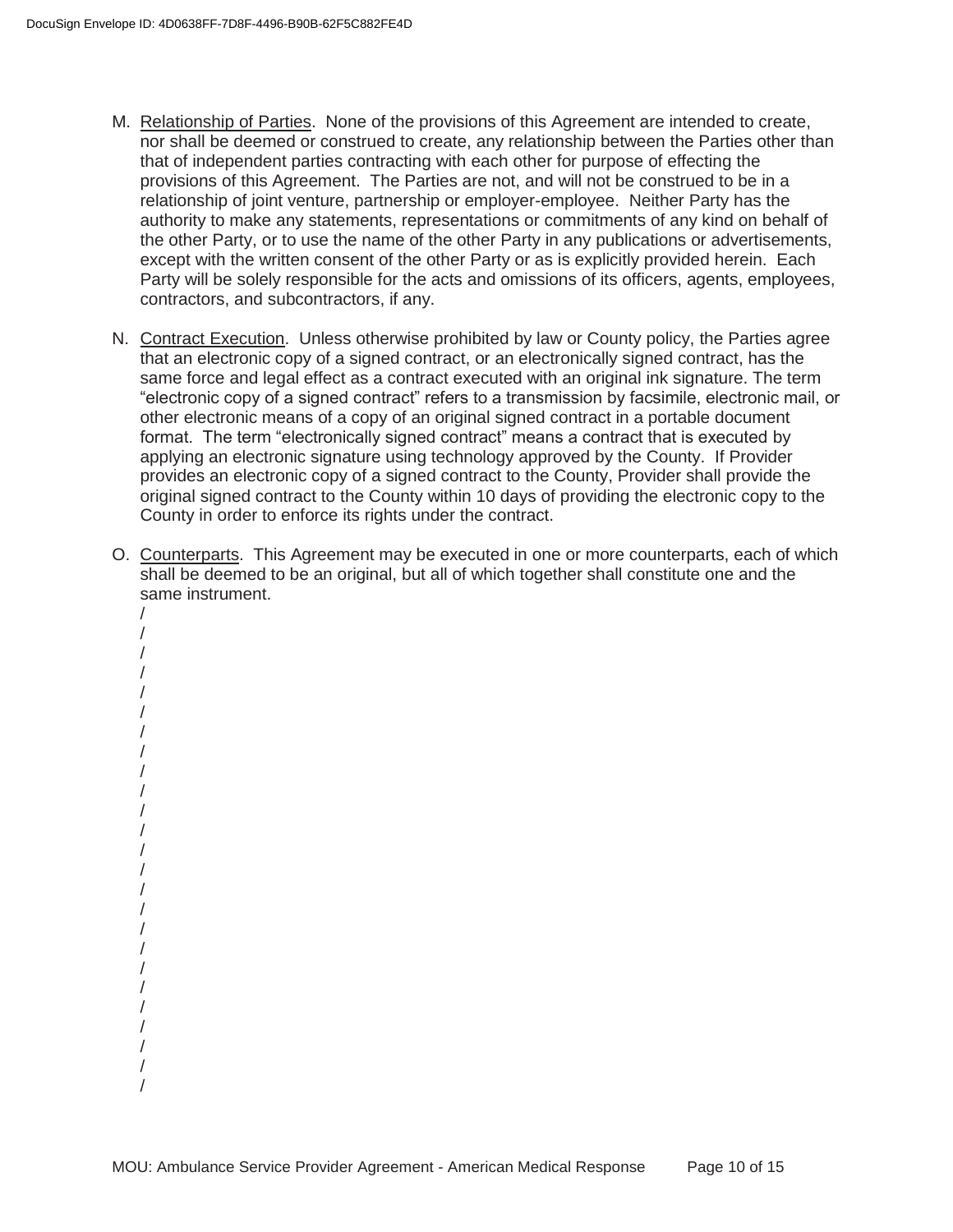IN WITNESS WHEREOF, the Parties have executed this Agreement as of the dates written below.

### **COUNTY**

APR 1 7 2018 Date

S. Joseph Simitian, President **Board of Supervisors** 

#### **ATTEST**

**APR 17** 2018 Date

**Megan Doyle** Clerk of the Board of Supervisors

| <b>Approved By:</b><br>DocuSigned by:                                  |          |
|------------------------------------------------------------------------|----------|
| Jackie Lowther                                                         | 4/4/2018 |
| -3B1CAB11C65147B<br>Jackie Lowther, RN                                 | Date     |
| <b>EMS Director</b><br>Santa Clara County EMS Agency                   |          |
| <b>Approved By:</b>                                                    |          |
| DocuSigned by:<br>Jackie Lowther                                       | 4/5/2018 |
| 3B1CAB11C65147B<br>Rene G. Santiago                                    | Date     |
| Deputy County Executive<br>Santa Clara Valley Health & Hospital System |          |
| <b>Approved By:</b>                                                    |          |
| DocuSigned by:<br>John Cookinham                                       | 4/5/2018 |
| C86CC078205C43A<br>John Cookinham                                      | Date     |
| Chief Financial Officer<br>Santa Clara Valley Health & Hospital System |          |
| APPROVED AS TO FORM AND LEGALITY                                       |          |

# DocuSigned by:

Jenny Lam -514DEC82B114494

 $4/4/2018$ 

Jenny S. Lam Deputy County Counsel

# **CONTRACTOR**

DocuSigned by: awi McFadden

 $4/2/2018$ 

Date

887D481D32C24E5 Lauri McFadden Director American Medical Response

Date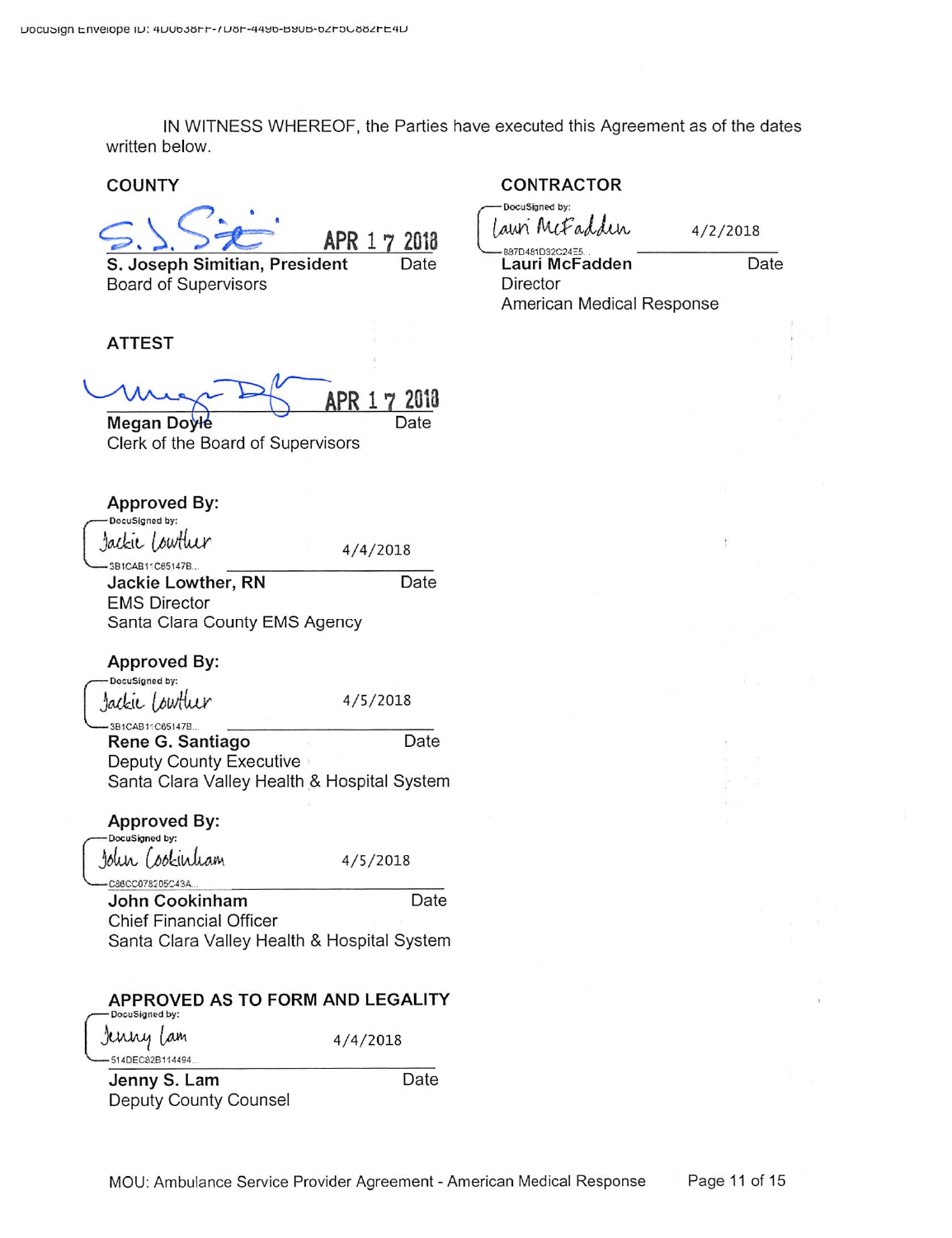# **Exhibit A INDEMNIFICATION AND INSURANCE REQUIREMENTS FOR PROFESSIONAL SERVICES CONTRACTS (Rev. 9/2016)**

### **Indemnity**

The Contractor shall indemnify, defend, and hold harmless the County of Santa Clara (hereinafter "County"), its officers, agents and employees from any claim, liability, loss, injury or damage arising out of, or in connection with, performance of this Agreement by Contractor and/or its agents, employees or sub-contractors, excepting only loss, injury or damage caused by the sole negligence or willful misconduct of personnel employed by the County. It is the intent of the parties to this Agreement to provide the broadest possible coverage for the County. The Contractor shall reimburse the County for all costs, attorneys' fees, expenses and liabilities incurred with respect to any litigation in which the Contractor contests its obligation to indemnify, defend and/or hold harmless the County under this Agreement and does not prevail in that contest.

#### **Insurance**

Without limiting the Contractor's indemnification of the County, the Contractor shall provide and maintain at its own expense, during the term of this Agreement, or as may be further required herein, the following insurance coverages and provisions:

### **A. Evidence of Coverage**

Prior to commencement of this Agreement, the Contractor shall provide a Certificate of Insurance certifying that coverage as required herein has been obtained. Individual endorsements executed by the insurance carrier shall accompany the certificate. In addition, a certified copy of the policy or policies shall be provided by the Contractor upon request.

This verification of coverage shall be sent to the requesting County department, unless otherwise directed. The Contractor shall not receive a Notice to Proceed with the work under the Agreement until it has obtained all insurance required and such insurance has been approved by the County. This approval of insurance shall neither relieve nor decrease the liability of the Contractor.

### **B. Qualifying Insurers**

All coverages, except surety, shall be issued by companies which hold a current policy holder's alphabetic and financial size category rating of not less than A- V, according to the current Best's Key Rating Guide or a company of equal financial stability that is approved by the County's Insurance Manager.

# **C. Notice of Cancellation**

 All coverage as required herein shall not be canceled or changed so as to no longer meet the specified County insurance requirements without 30 days' prior written notice of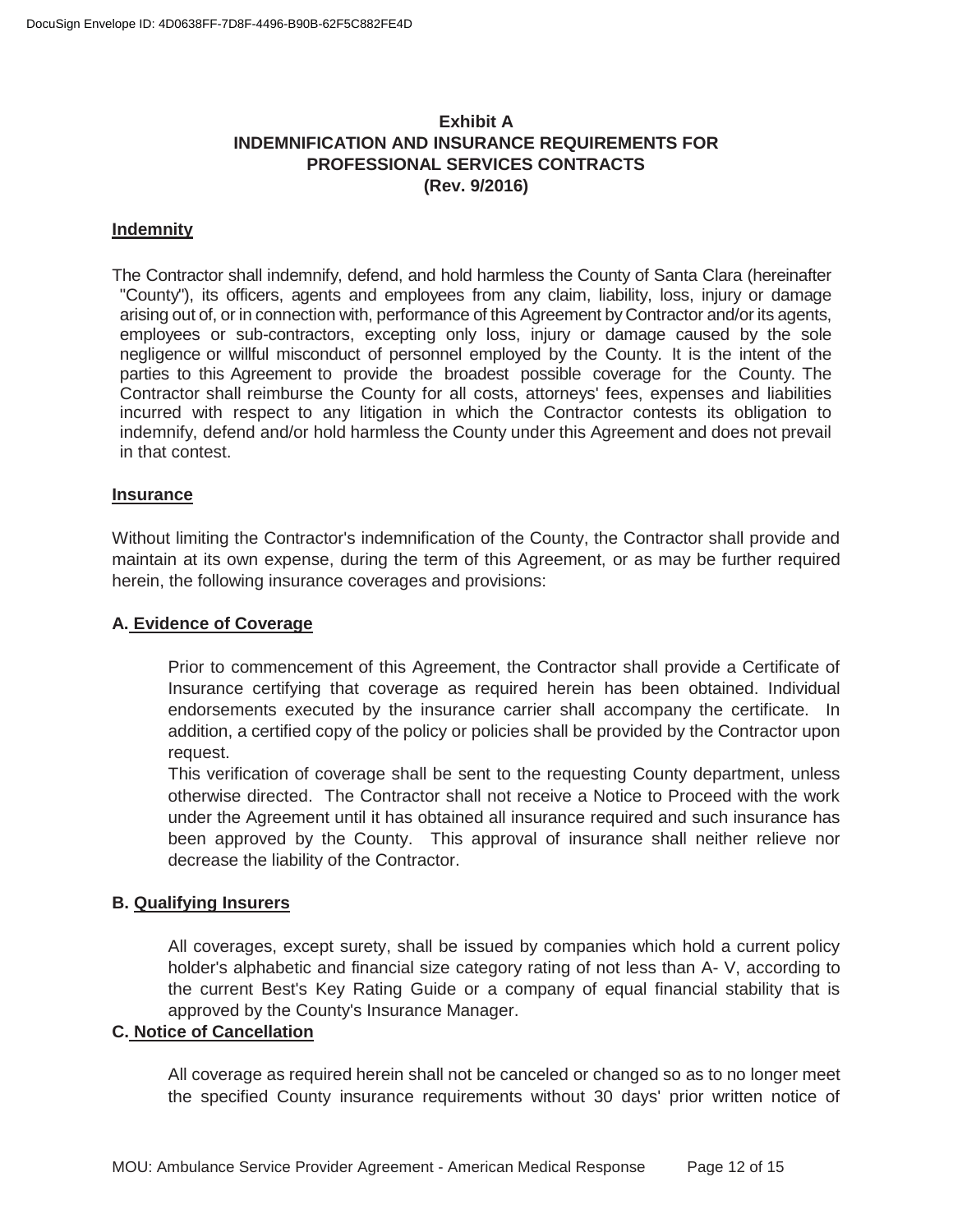such cancellation or change being delivered to the County of Santa Clara or their designated agent.

### **D. Insurance Required**

- 1. **Commercial General Liability Insurance** for bodily injury (including death) and property damage which provides limits as follows:
	- a. Each occurrence -\$1,000,000
	- b. General aggregate -\$2,000,000
	- c. Personal Injury -\$1,000,000

### 2. **General liability coverage shall include**:

- a. Premises and Operations
- b. Personal Injury liability
- c. Severability of interest
- 3. General liability coverage shall include the following endorsement, a copy of which shall be provided to the County:

# **Additional Insured Endorsement, which shall read:**

"County of Santa Clara, and members of the Board of Supervisors of the County of Santa Clara, and the officers, agents, and employees of the County of Santa Clara, individually and collectively, as additional insureds."

Insurance afforded by the additional insured endorsement shall apply as primary insurance, and other insurance maintained by the County of Santa Clara, its officers, agents, and employees shall be excess only and not contributing with insurance provided under this policy. Public Entities may also be added to the additional insured endorsement as applicable and the contractor shall be notified by the contracting department of these requirements.

### 4. **Automobile Liability Insurance**

For bodily injury (including death) and property damage which provides total limits of not less than one million dollars (\$1,000,000) combined single limit per occurrence applicable to all owned, non-owned and hired vehicles.

4a. Aircraft/Watercraft Liability Insurance (Required if Contractor or any of its agents or subcontractors will operate aircraft or watercraft in the scope of the Agreement) For bodily injury (including death) and property damage which provides total limits of not less than one million dollars (\$1,000,000) combined single limit per occurrence applicable to all owned, non-owned and hired aircraft/watercraft.

### 5. **Workers' Compensation and Employer's Liability Insurance**

- a. Statutory California Workers' Compensation coverage including broad form all-states coverage.
- b. Employer's Liability coverage for not less than one million dollars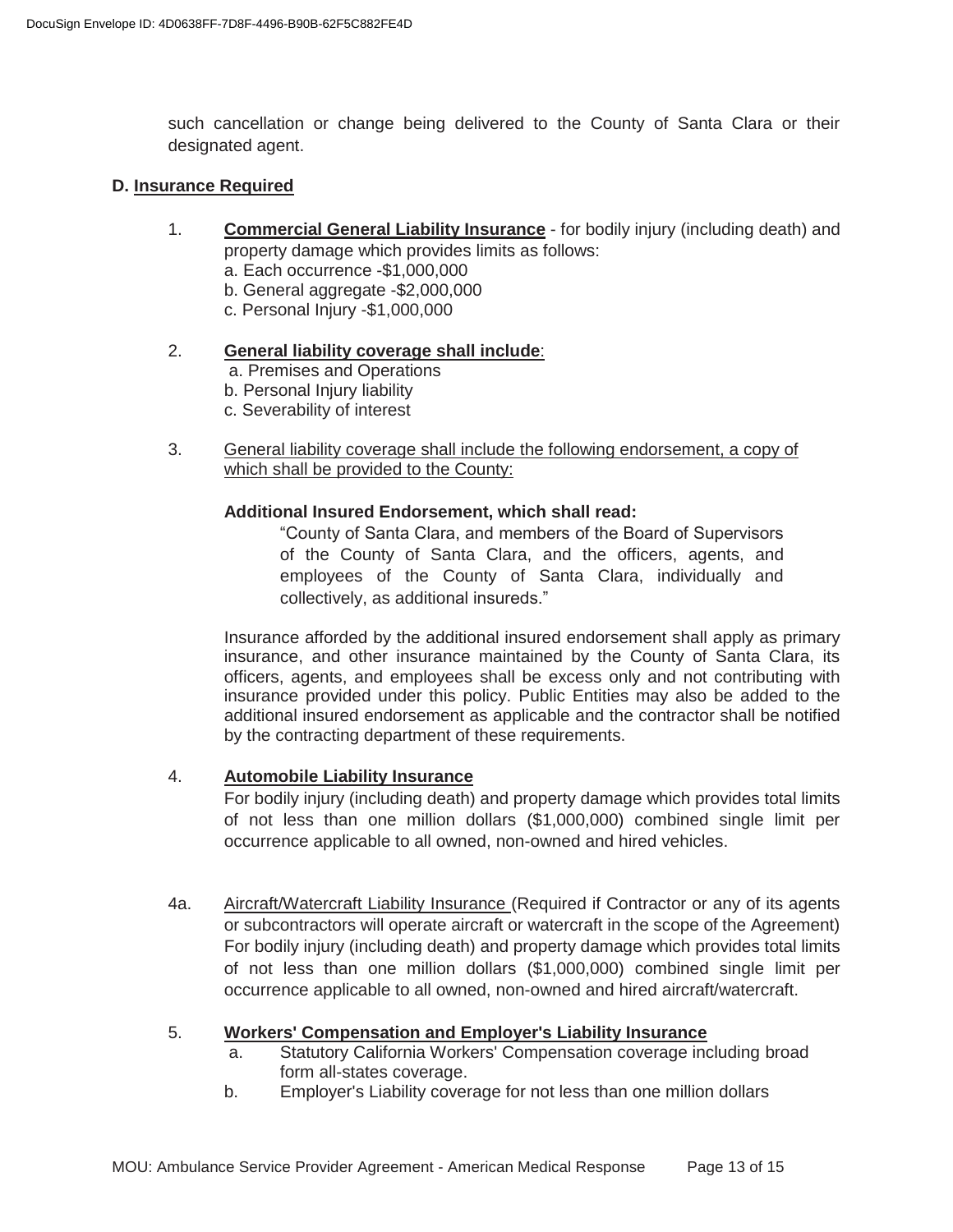(\$1,000,000) per occurrence.

### 6. **Professional Errors and Omissions Liability Insurance**

- a. Coverage shall be in an amount of not less than one million dollars (\$1,000,000) per occurrence/aggregate.
- b. If coverage contains a deductible or self-retention, it shall not be greater than fifty thousand dollars (\$50,000) per occurrence/event.
- c. Coverage as required herein shall be maintained for a minimum of two years following termination or completion of this Agreement.

# 7. **Claims Made Coverage**

If coverage is written on a claims made basis, the Certificate of Insurance shall clearly state so. In addition to coverage requirements above, such policy shall provide that:

- a. Policy retroactive date coincides with or precedes the Contractor's start of work (including subsequent policies purchased as renewals or replacements).
- b. Policy allows for reporting of circumstances or incidents that might give rise to future claims.

### **E. Special Provisions**

The following provisions shall apply to this Agreement:

- 1. The foregoing requirements as to the types and limits of insurance coverage to be maintained by the Contractor and any approval of said insurance by the County or its insurance consultant(s) are not intended to and shall not in any manner limit or qualify the liabilities and obligations otherwise assumed by the Contractor pursuant to this Agreement, including but not limited to the provisions concerning indemnification.
- 2. The County acknowledges that some insurance requirements contained in this Agreement may be fulfilled by self-insurance on the part of the Contractor. However, this shall not in any way limit liabilities assumed by the Contractor under this Agreement. Any self-insurance shall be approved in writing by the County upon satisfactory evidence of financial capacity. Contractor's obligation hereunder may be satisfied in whole or in part by adequately funded self insurance programs or self-insurance retentions.
- 3. Should any of the work under this Agreement be sublet, the Contractor shall require each of its subcontractors of any tier to carry the aforementioned coverages, or Contractor may insure subcontractors under its own policies.
- 4. The County reserves the right to withhold payments to the Contractor in the event of material noncompliance with the insurance requirements outlined above.
- F. **Fidelity Bonds** (Required only if contractor will be receiving advanced funds or payments) Before receiving compensation under this Agreement, Contractor will furnish County with evidence that all officials, employees, and agents handling or having access to funds